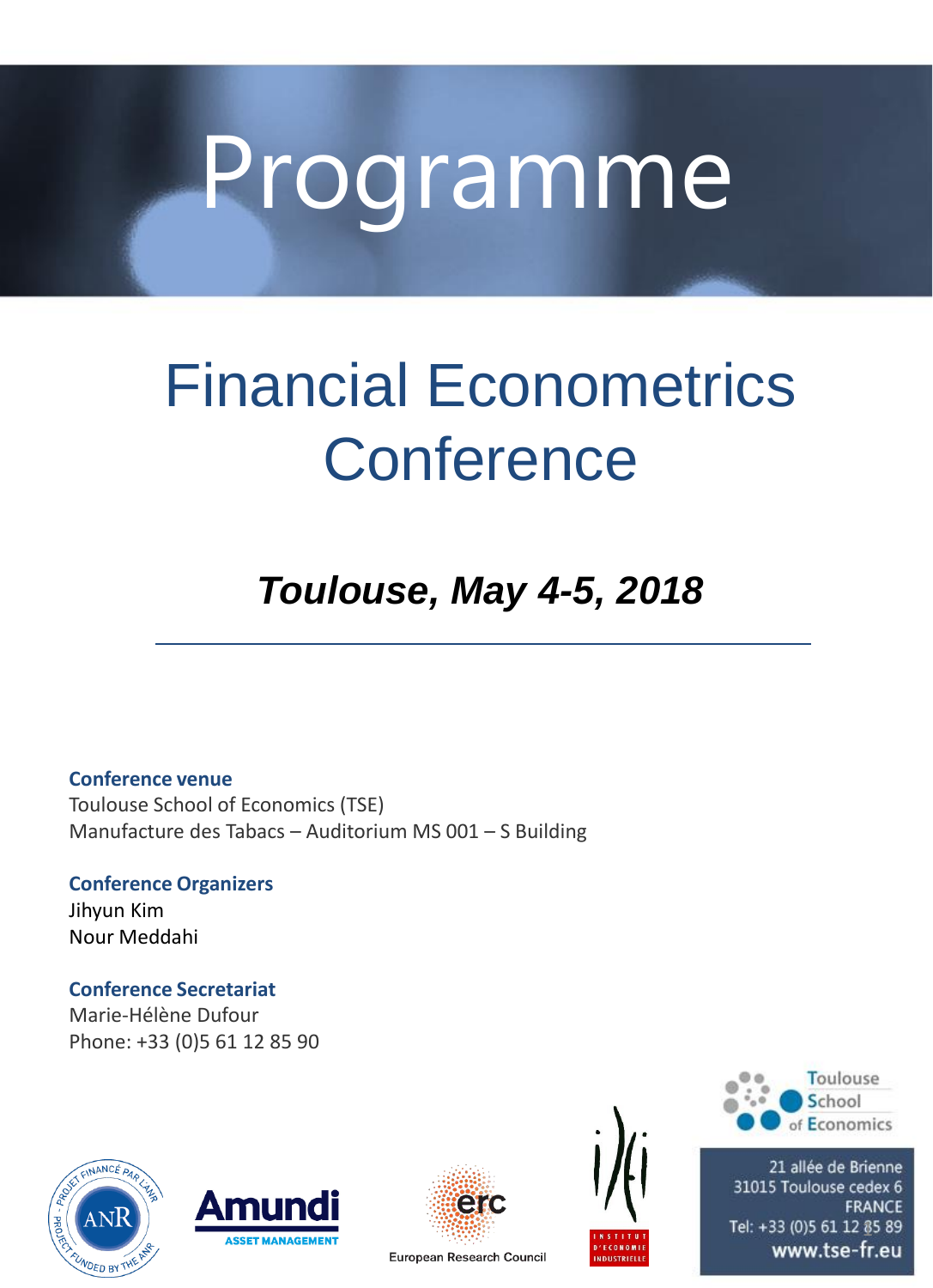## **Friday, May 4, 2018**

**9h00-9h05 Welcome Address: Christian Gouriéroux (University of Toronto and Toulouse School of Economics)**

**9h05-10h40 Session F-I.** *Chair: Abdelaati Daouia (Toulouse School of Economics)*

**Richard Davis (Columbia University)** (with Holger Drees, Johan Segers and Michal Warchol) **Inference on the Tail Process with Application to Financial Time Series Modelling** *Discussant:* **Rustam Ibragimov (Imperial College London)**

**Prosper Dovonon (Concordia University)** (with Abderrahim Taamouti and Julian Williams) **Testing the Eigenvalue Structure of Integrated Covariance with Applications** *Discussant:* **Jean-Pierre Florens (Toulouse School of Economics)**

**Serge Nyawa (Toulouse School of Economics) A Factor Model for Systemic Risk Using Mutually Exciting Jumps** *Discussant:* **Olivier Scaillet (University of Geneva and Swiss Finance Institute)**

**10h40-11h10 Coffee & Tea Break**

**11h10-12h45 Session F-II.** *Chair: Anne Vanhems (Toulouse School of Economics)*

**Tim Bollerslev (Duke University)** (with Andrew Patton and Rogier Quaedvlieg) **Realized SemiCovariances: Looking for Signs of Direction Inside the Covariance Matrix** *Discussant:* **Kevin Sheppard (University of Oxford)**

**Yoosoon Chang (Indiana University) A New Approach to Regime Switching** *Discussant:* **Jihyun Kim (Toulouse School of Economics)**

**Serge Darolles (University of Paris-Dauphine)** (with Christian Francq and Sébastien Laurent) **Asymptotics of Cholesky GARCH Models and Time-Varying Conditional Betas** *Discussant:* **Nour Meddahi (Toulouse School of Economics)**

**12h45-14h00 Lunch**

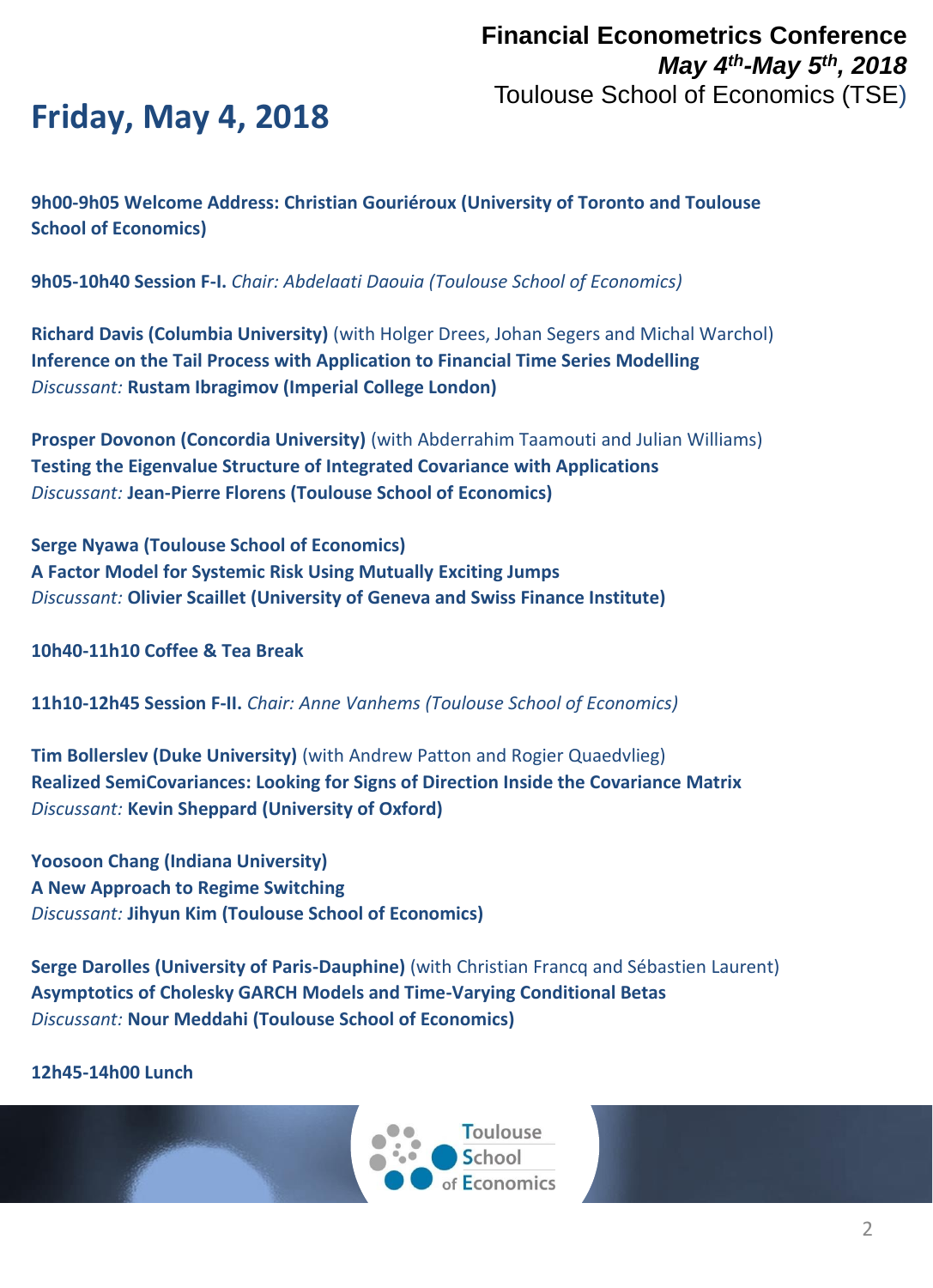#### **Financial Econometrics Conference** *May 4th-May 5th, 2018* Toulouse School of Economics (TSE)

**14h00-15h35 Session F-III.** *Chair: Cristina Gualdani (Toulouse School of Economics)*

**Rustam Ibragimov (Imperial College London) Robust Inference Under Heavy-Tailedness and Nonlinear Dependence: Market Effciency, Volatility Clustering, Stock Return Predictability and Beyond** *Discussant:* **Jihyun Kim (Toulouse School of Economics)**

**Dante Amengual (CEMFI) Financial Contagion in the Eurozone** *Discussant:* **Serge Nyawa (Toulouse School of Economics)**

**Mamiko Yamashita (Toulouse School of Economics)** (with Nour Meddahi) **Return Predictability and Risk Management** *Discussant:* **Allan Timmermann (University of California San Diego)**

**15h35-16h05 Coffee & Tea Break**

**16h05-17h40 Session F-IV.** *Chair: Christian Bontemps (Toulouse School of Economics)*

**Allan Timmermann (University of California San Diego) High Frequency Cash Flow Dynamics** *Discussant:* **Dante Amengual (CEMFI)**

**Dacheng Xiu (University of Chicago)** (with Shihao Gu and Bryan Kelly) **Empirical Asset Pricing via Machine Learning** *Discussant:* **Eric Gautier (Toulouse School of Economics)**

**Tim Christensen (New York University) Dynamic Models with Robust Decision Makers: Identification and Estimation** *Discussant:* **Christian Gouriéroux (University of Toronto and Toulouse School of Economics)**

**19h30- Dinner**

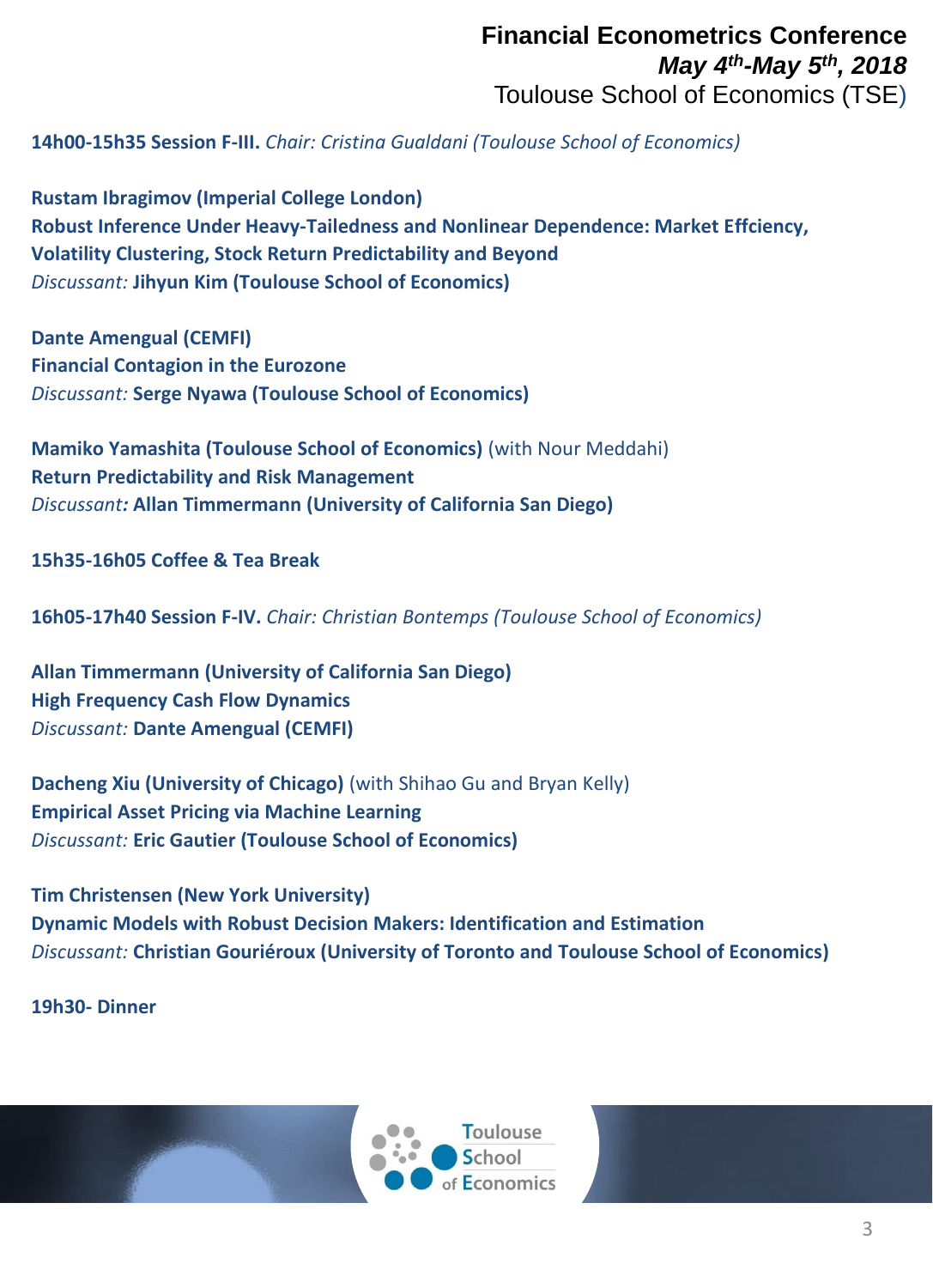### **Saturday, May 5, 2018**

**8h45-10h20 Session S-I.** *Chair: Jihyun Kim (Toulouse School of Economics)*

**George Tauchen (Duke University)** (with Jia Li and Viktor Todorov) **Jump Factor Models in Large Cross-Sections** *Discussant:* **Walter Distaso (Imperial College London)**

**Olivier Scaillet (University of Geneva and Swiss Finance Institute)** (with Ines Chaieb and Hugues Langlois) **Time-Varying Risk Premia in Large International Equity Markets** *Discussant:* **Paolo Zaffaroni (Imperial College London)**

**Federico Bandi (Johns Hopkins University)** (with Andrea Tamoni) **Long-Run Economic Uncertainty** *Discussant:* **Bryan Kelly (Yale University)**

**10h20-10h45 Coffee & Tea Break**

**10h45-12h20 Session S-II.** *Chair: Ruijun Bu (University of Liverpool)*

**Joon Y. Park (Indiana University)** (with Bo Hu) **Econometric Analysis of Functional Dynamics in the Presence of Persistence** *Discussant:* **Stéphane Gregoir (Toulouse School of Economics)**

**Kevin Sheppard (University of Oxford) Decomposing Macroeconomic Uncertainty** *Discussant:* **Andrea Tamoni (London School of Economics)**

**Julio Crego (Tilburg University) Why Does Public News Augment Information Asymmetries?** *Discussant:* **Serge Darolles (University of Paris-Dauphine)**

**12h20-13h25 Lunch**